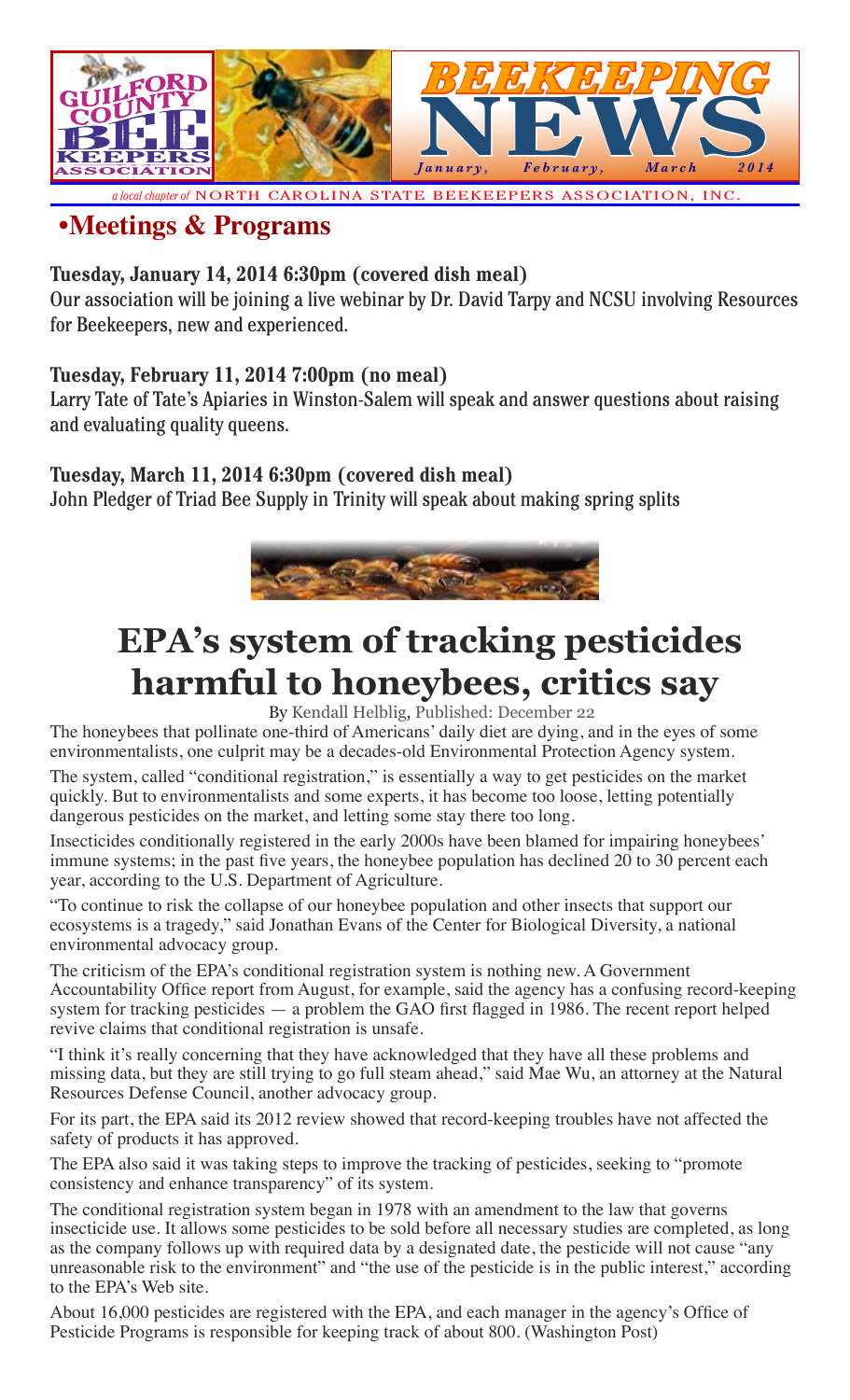# *Innovations*

### How human ingenuity is changing the way we live.



#### Can bees be trained to sniff out Cancer?

Some insects, such as bees, have a sense of smell so acutely sensitive that they can locate the faintest of odors in a room, even if it [consists of only a few molecules](http://edition.cnn.com/TRANSCRIPTS/0604/05/acd.02.html). But scientists are particularly intrigued by the fact that these bugs can even be taught to detect various chemicals, from methamphetamines to ingredients in explosives. They've even been shown to effectively diagnose diseases like [tuberculosis](http://www.the-scientist.com/?articles.view/articleNo/31783/title/T-Bee/) and diabetes.

U.K.-based product designer [Susana](http://www.susanasoares.com/index.php?id=56)  [Soares](http://www.susanasoares.com/index.php?id=56) has created a simple, elegant way of harnessing bees to screen for a number of diseases, including cancers, like tumors of the lung [and ovaries](http://www2.ups.edu/community/thsms/abstracts/hannafordfosterabstract.html). Her glass apparatus, called "[Bee's,](http://www.susanasoares.com/index.php?id=56)" features a large chamber and a smaller connected chamber housed within

it. After training the bees to associate a specific chemical odor with a food reward, such as sugar, the insects are released into the diagnostic device through an opening. Patients would simply blow into the smaller compartment and wait to see if a swarm gathers toward something alarming in the person's breath.

The project, part of her master's thesis at London's Royal College of Art, began in 2007 when Soares came across research on bees and their phenomenal olfactory abilities. After talking to researchers in the field, she learned that certain diseases, such as lung cancer, noticeably alter the composition of bodily fluids, producing odorous compounds that show up in urine and sometimes blood. Some investigators have even been experimenting with various sensory methods to home in on these "biomarkers." In Philadelphia, for instance, [scientists have trained mice](http://www.cancer.org/aboutus/drlensblog/post/2010/01/29/will-odors-help-us-find-cancer-early.aspx) to identify the scent of lung cancer. Trained dogs have also been used to [sniff out ovarian cancer](http://www.cbsnews.com/news/doctor-dogs-being-trained-to-sniff-out-ovarian-cancer/). Others have focused on replicating these animal abilities in [electronic nose devices](http://nocamels.com/2013/04/israeli-team-heads-research-into-electronic-nose-to-sniff-out-cancer/) that are calibrated to pick up these biomarkers undetectable to human noses.

Insects offer key advantages over mammals and electronics, however, because of their antennae. For example, electronic nose devices have trouble detecting an odor amid more complicated conditions, like when there's a greater mixture of gases, as is found in human breath. And studies have revealed that sniffer dogs identify odors correctly only [about 71 percent of the time,](http://www.telegraph.co.uk/science/8104213/Bees-mans-best-friend-provider-and-protector.html) while also requiring at least three months' training. Bees, in contrast, have achieved an accuracy rate of 98 percent and can be trained in about 10 minutes.

In developing "Bee's," the Portuguese native needed something that enabled the user to easily transport bees into the instrument and safely suck them back out using a vacuum. The source material also had to be malleable enough to shape into a system with well-defined pathways that don't impede their movement. She eventually settled on glass as the material because of its flexibility and transparency. "To know the results of a breath test, you'd have to see the behavior of the insects," she says. "Everything is about their behavior."

Read more: [http://blogs.smithsonianmag.com/ideas/2013/12/can-bees-be-trained-to-sniff-out-cancer/](http://blogs.smithsonianmag.com/ideas/2013/12/can-bees-be-trained-to-sniff-out-cancer/#ixzz2p4NcsO00) [#ixzz2p4NcsO00](http://blogs.smithsonianmag.com/ideas/2013/12/can-bees-be-trained-to-sniff-out-cancer/#ixzz2p4NcsO00) Give the gift of Smithsonian magazine for only \$12!: http://bit.ly/1cGUiGv

Follow us: [@SmithsonianMag on Twitter](http://ec.tynt.com/b/rw?id=cd5NqsI_0r3Qffab7jrHtB&u=SmithsonianMag)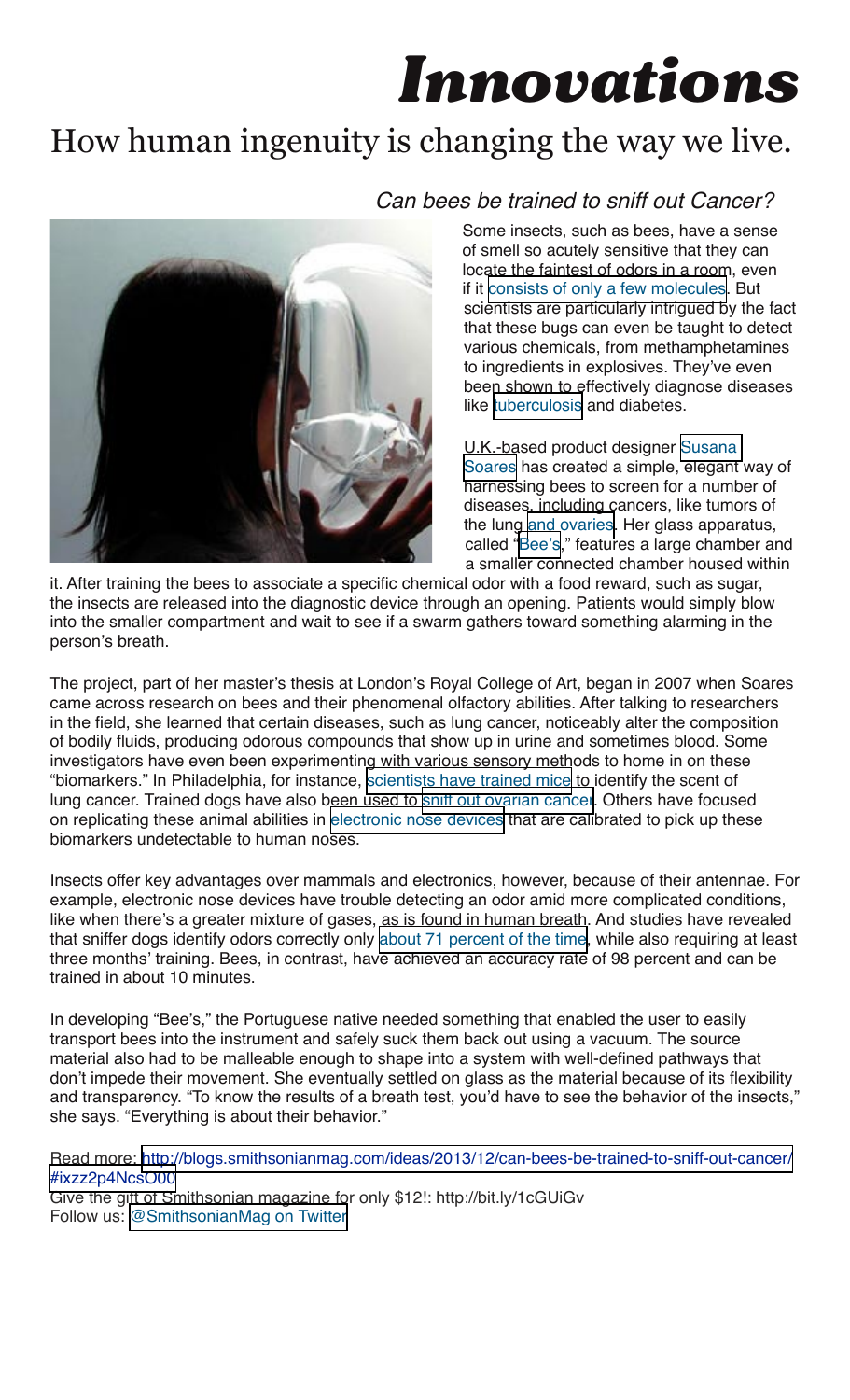

on SEPTEMBER 1, 2011 · [LEAVE A COMMENT](http://blog.beeculture.com/index.php/new-winter-thoughts-honey-bee-management-changes/#comments) · in [CLUSTER,](http://blog.beeculture.com/index.php/category/cluster/) [HONEY BEE MANAGEMENT](http://blog.beeculture.com/index.php/category/honey-bee-management/), [VENTILATION,](http://blog.beeculture.com/index.php/category/ventilation-2/) [WINTERING](http://blog.beeculture.com/index.php/category/wintering/)

The queen's in the middle of this colony that died overwinter…not at all like the

new data suggests. Here's an outside-the-box idea someone thought of, that we'll have a lot more on once it gets reported on at Apimondia, I'm told.

A scientist from Australia wondered about the winter cluster. So he put an airport body scanner in a walkin freezer and scanned a clustering bunch of bees. He



did this in England, and a friend there told me about it…but not enough to get all the details. But he shared this…

Conventional wisdom…that's what you have when you don't have all the facts…just most of them…says a winter cluster forms in the bottomish part of a hive, shaped loosely like a football. The queen is in the middle, there's an insulation layer of bees on the outside, and as winter progresses and weather permits, the bees move from where they were in the fall upwards to where a good beekeeper put the food. By spring, the bees are toward the top of the hive, getting low on food, and the queen is laying like mad in the middle.

This picture comes, at least in part, from research done more than 30 years ago in Wisconsin, using thermocouples placed in a hive. When activated, the heat sensors gave a static picture of where the bees were, and weren't. That image hasn't changed much…until now.

What the scanner showed, I'm told, is that the cluster is shaped much different, with the greatest number of bees right at the top of the cluster…imagine a "T" I'm told, and, more interestingly, the queen is all over the place, running here and there and keeping things organized. No mention of an insulation layer, moisture ventilation, moving to food…I have a million questions about this.

Now that's a different picture, isn't it? I can't wait to get the rest of the story. You'll see it here, or in the magazine, or on CATCH THE BUZZ for sure, as soon as I can get it.

But one thing troubles me. When you find a colony that has died overwinter, at least usually, you'll find the queen right in the middle of the cluster, surrounded by a block of bees, and there will be lots of bees with their heads in now-empty cells. We've all seen this, right? So what gives? How can these two pictures be the same?

Well, I'll let you know just as soon as I can.

In the mean time, keep you veil tight, your hive tool handy and your smoker lit…it's still summer out there.

By the way, if you're interested in winter preparations, or want to know a bit more about top bar hives take a look at the Mother Earth News Beekeeping blog. We're cooking up some interesting stuff over there.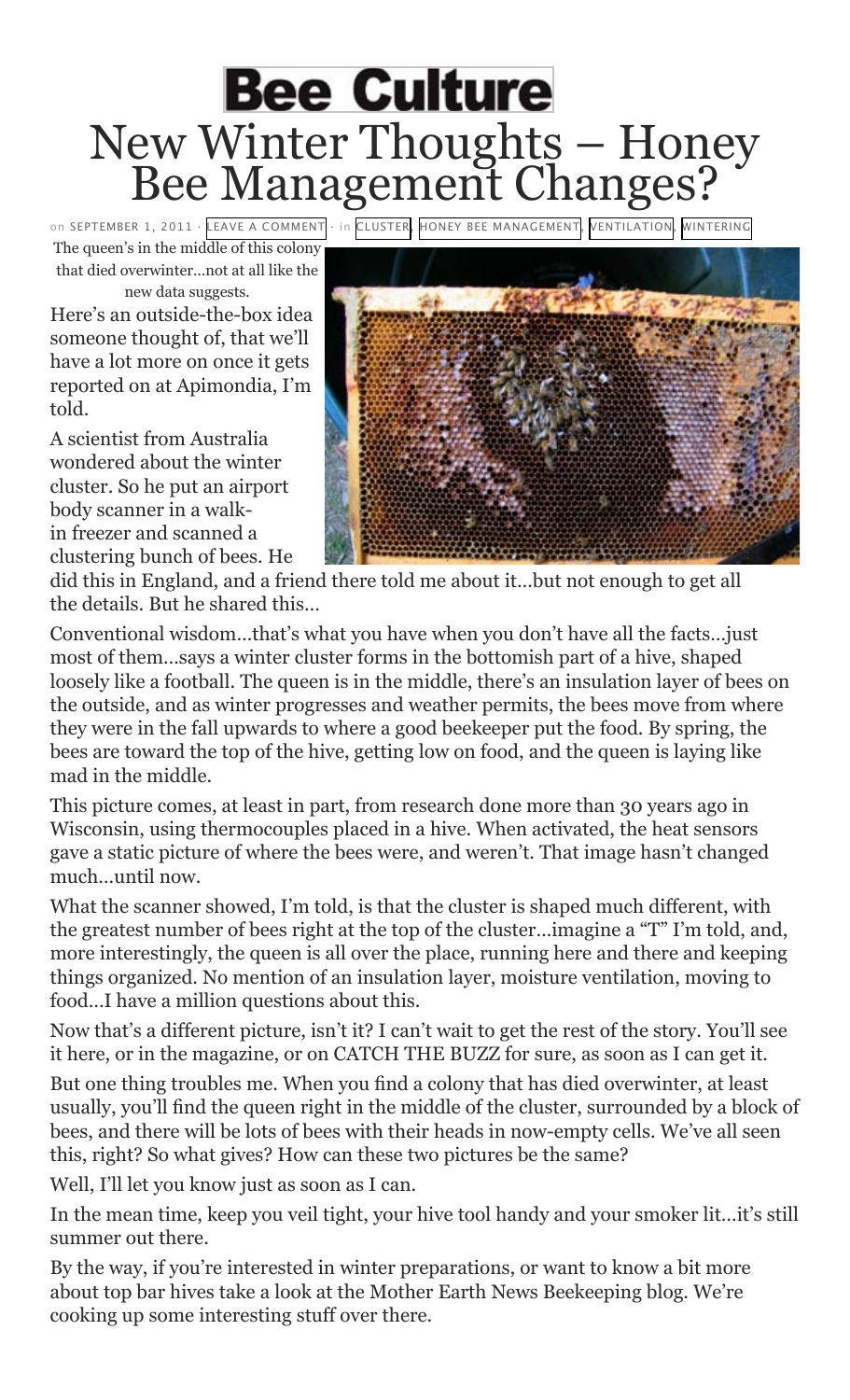# North Carolina Honey Plants

### [Mountains](http://www.ncbeekeepers.org/mountains.php) | Piedmont | [Coastal Plain](http://www.ncbeekeepers.org/coast.php)

|                             |                                  | Average       |      |             |
|-----------------------------|----------------------------------|---------------|------|-------------|
|                             |                                  | <b>Bloom</b>  |      |             |
| Today is 19-                |                                  | Period        |      |             |
| Dec-2013                    |                                  |               |      |             |
|                             |                                  | in NC         |      |             |
|                             |                                  | Piedmont      |      |             |
| <b>Plant Name</b>           | <b>Scientific</b><br><b>Name</b> | <b>Starts</b> | Days | <b>Ends</b> |
| <b>Red Maple</b>            | Acer rubrum   1-Feb              |               | 40   | 12-Mar      |
| <b>Sugar Maple</b>          | Acer<br>saccharum                | 5-Mar         | 25   | 30-Mar      |
| <b>Dandelion</b>            | Taraxacum<br>officinale          | 15-Mar        | 60   | $14$ -May   |
| Sumac                       | Rhus spp.                        | 3-Apr         | 151  | 1-Sep       |
| <b>Alsike Clover</b>        | <b>Trifolium</b><br>hybridum     | 4-Apr         | 102  | $15 -$ Jul  |
| <b>Blackberry</b>           | Rubus spp.                       | 10-Apr        | 20   | 30-Apr      |
| Crimson                     | Trifolium                        | 10-Apr        | 25   | 5-May       |
| Clover                      | <u>incarnatum</u>                |               |      |             |
| Ladino,                     | <b>Trifolium</b>                 | 14-Apr        | 102  | $25 -$ Jul  |
| White                       |                                  |               |      |             |
| <b>Clovers</b>              | repens                           |               |      |             |
| <u>Tulip Poplar</u>         |                                  | <u>25-Apr</u> | 29   | 24-May      |
|                             | <b>Nyssa</b>                     |               |      |             |
| <b>Black Gum</b>            | sylvatica                        | 26-Apr        | 14   | 10-May      |
| <b>Black Locust Robinia</b> |                                  | 27-Apr        | 10   | 7-May       |
| Vetch                       | Vicia spp.                       | 28-Apr        | 46   | 13-Jun      |
| <b>Holly</b>                | llex spp.                        | 30-Apr        | 15   | $15$ -May   |
| Raspberry                   | Rubus spp.                       | 30-Apr        | 20   | 20-May      |
| <b>Privet</b>               | Ligustrum<br>spp.                | 8-May         | 23   | $31$ -May   |
| Persimmon                   | <b>Diospyros</b><br>virginiana   | 20-May        | 13   | 2-Jun       |
| <b>Sweet</b>                | <b>Melilotus</b>                 |               | 37   | 4-Jul       |
| Clover                      | <u>spp.</u>                      | 28-May        |      |             |
| Sourwood                    |                                  | $10 - Jun$    | 20   | 30-Jun      |
| Heartsease,                 | Polygonum                        | 4-Jul         | 126  | 7-Nov       |
| <b>Smartweed</b>            | spp.                             |               |      |             |
| Goldenrod                   | Solidago<br>spp.                 | 8-Aug         | 67   | 14-Oct      |
| Aster                       | Aster spp.                       | 25-Sep        | 35   | 30-Oct      |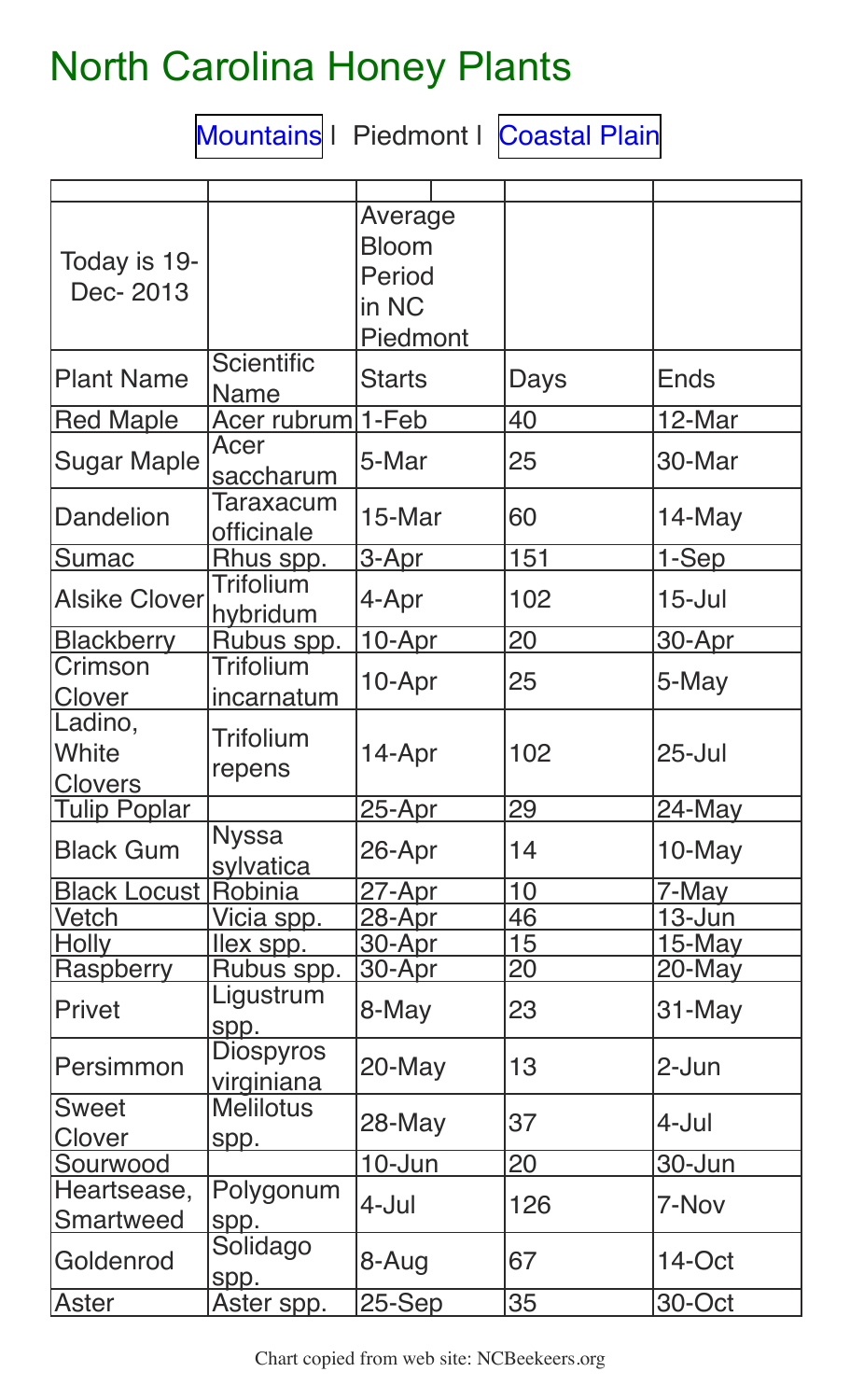## **When buying honey, be aware of impostors**

Food » Tips for buying honey. By Kathy Stephenson | The Salt Lake Tribune

First Published Dec 18 2013 01:01 am • Last Updated Dec 18 2013 06:36 pm Christmas is one of the most popular times to buy honey — either as a gift or for baking. And that means consumers need to watch for honey fraud, said Bevan Weed, president of the [Wasatch Beekeeping Association](http://www.sltrib.com/sltrib/entertainment2/57246349-223/www.wasatchbeekeepers.com).



With the bee population declining about 30 percent per year, the honey supply is limited and unscrupulous companies will manipulate the honey to boost profits.

"Honey packers bring in illegal honey or mix in corn syrup or other sweeteners to make the honey go farther," Weed said.

Earlier this year, five people and two U.S. honey processors were charged with federal crimes after an investigation showed they were illegally importing honey from China. The companies were heating the honey to such a high point that it eliminated all the pollen and officials can't track where it was coming from.

Here are some things to look for:

Question price » The first red flag for consumers should be the price. "If you find cheap honey, it's not sustainable and you've got to question where it's coming from," Weed said. In Utah, honey should cost about \$6.50 per pound.

Avoid organic » Honey labeled "organic" is a misnomer. "The transient nature of honeybees makes it almost impossible to farm organic honey in a sustainable way since bees travel up to 5 miles every day and collect pollen from any plants available," he said. Most honey carrying the "organic" label is mass-produced overseas.

Buy raw » Consumers should look for the words "raw honey" on the label. This ensures that it is a natural product that has been minimally processed and has the most health benefits. "You don't want someone taking everything good about honey and stripping it down until nothing is left," said Pete Somers, owner of The Honey Stop, a honey-themed store at 159 E. 800 South in Salt Lake City.

Buy local » Weed and Somers say purchasing from a local beekeeper ensures that you're buying a quality raw product. Your money helps local beekeepers improve their hives, they say, which in turn helps the state's overall bee population.

"These are products you're not going to find on the grocery store shelves," said Somers, who carries dozens of other bee products from candles and lip balm to containers and artwork.

Once you get your raw honey home, don't worry if it eventually turns solid.

"Crystallizing tells you that it's raw honey," Weed said. "All you need to do is warm it back up."

Skip the microwave and simply place the jar of honey in warm water and stir until the crystals dissolve.

#### [kathys@sltrib.com](mailto:kathys@sltrib.com)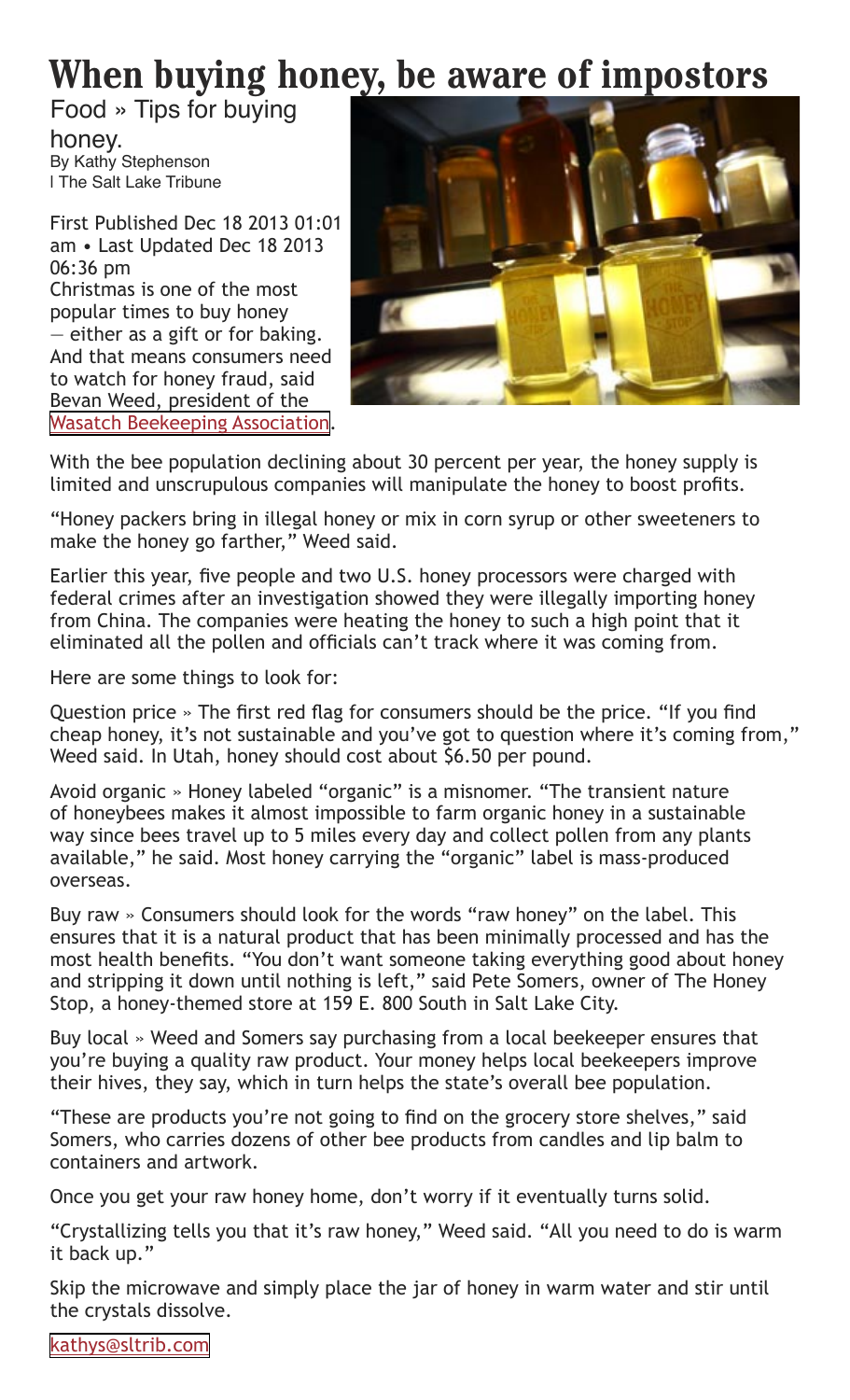### November 13, 2013<br>**Queen Bee's Honesty is the BestPolicy for Reproduction Signals**

Queen bees convey honest signals to worker bees about their reproductive status and quality, according to an international team of researchers, who say their findings may help to explain why honey bee populations are declining.

"We usually think of animals' chemical signals (called pheromones) as communication systems that convey only very



Worker honey bees perform a

"retinue response," in which they are attracted to the queen (marked with a number tag), surround her, lick her, and "smell" her with their antennae. This behavior allows the workers to pick up the queen pheromone and spread it throughout the colony. The queen pheromone provides "honest" information to the workers about her presence, mating status, and mating quality. Credit Bernardo Nino, Penn State

simple sorts of information," said Christina Grozinger, professor of entomology and director of the Center for Pollinator Research, Penn State. "However, this study demonstrates that queen honey bees are conveying a lot of nuanced information through their pheromones.

"In addition, until now, no one knew if queen bees were manipulating workers into serving them or if they were providing valuable, honest information to workers. We have found that the information queens are conveying constitutes an honest message about their reproductive status and quality. The queens are 'telling' the workers that they are queens, whether or not they are mated and how well mated they are. In other words, whether or not they have mated with a lot of males."

Why do worker bees care if their queen is well mated? According to Elina Niño, postdoctoral fellow, Penn State, previous research has shown that colonies headed by more promiscuous queens -- those who mate with many males -- are more genetically diverse and, therefore, healthier, more productive and less likely to collapse.

"Beekeepers have been very worried about their queens, since they seem to not be lasting as long -- a few weeks or months instead of one or two years," said Niño. "We know that workers will replace their queens when they are not performing well. So if worker bees are able to detect poorly mated queens and take steps to remove them, that could be an explanation for the rapid rates of queen loss and turnover that beekeepers have been reporting."

The researchers, who represent Penn State, North Carolina State University and Tel Aviv University, describe how they assigned queen bees to a variety of treatment groups. They report their findings in today's (Nov. 13) issue of PLOS ONE.

In one group, they inseminated queens with a small volume of semen to mimic a poorly mated queen scenario. In a second group, the researchers inseminated queens with a large volume of semen to mimic a well-mated queen scenario. In a third and fourth group, they inseminated queens with low and high volumes of saline. A fifth group was an untreated control.

The researchers then dissected the queens, removing two glands that are known to produce pheromones -- the mandibular gland and the Dufour's gland. Next, the team extracted the glands' secretions and analyzed their chemical compositions using gas chromatography-mass spectrometry. Finally, the researchers presented the gland extracts to worker bees and observed the extent to which they were attracted to different extracts. The team found that worker bees preferred pheromone extracts of queens that were inseminated with semen rather than saline. They also found that queens inseminated with